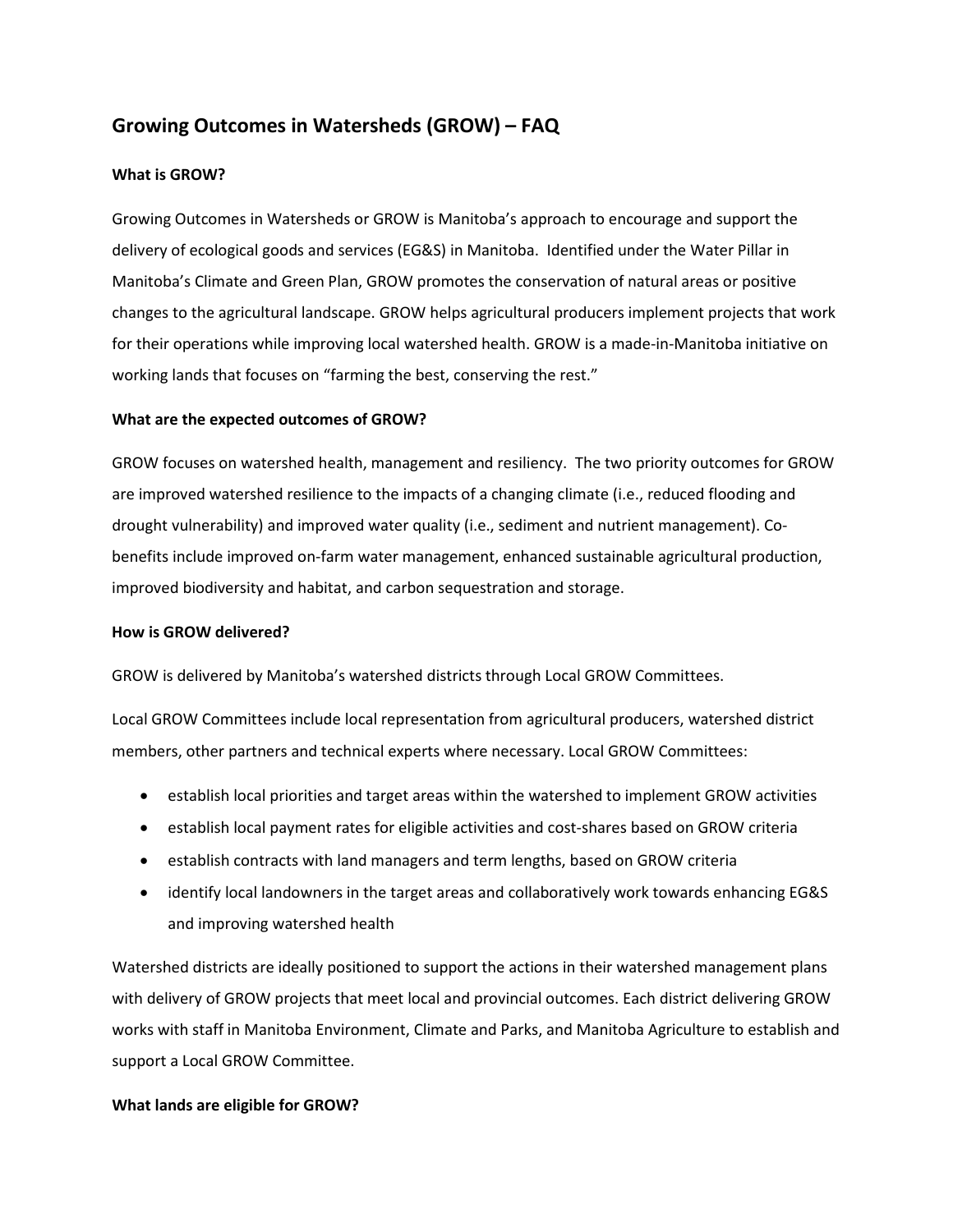GROW projects will be primarily delivered to agricultural producers on private lands in Agri-Manitoba. However, depending on the project, there may be opportunities to include agricultural Crown Lands.

#### **What are the Trusts?**

Since 2018, Manitoba has invested \$204 million with The Winnipeg Foundation to establish three Trusts: the Conservation, GROW and Wetlands GROW Trusts. Project payments are funded through annual returns on the investment, and tracked, evaluated, and administered by the Manitoba Habitat Heritage Corporation. Combined, the three trusts generate an average of \$9 million annually to deliver naturebased solutions that help to renew and maintain our natural landscape. More than half of these funds are dedicated to GROW. The fund also encourages private donations toward supporting these initiatives.

#### **Where does funding for GROW come from?**

Watershed districts deliver GROW on the landscape and provide a single window for producers interested in implementing projects on their lands. Watershed Districts can obtain funding to deliver GROW through a number of different sources. Applications to the Conservation, GROW, and Wetlands GROW Trusts can provide both project establishment and incentive payment costs. Additional funding programs are also in place to support the establishment and delivery of programming, including Manitoba's Watershed Districts Program, Ag Action Manitoba – Assurance: Watershed Ecological Goods and Services through Manitoba Agriculture, as well as other provincial, federal, municipal and local funding sources where priorities align with GROW.

#### **What about areas with no watershed district?**

Where a municipality is not currently a member of the Watershed Districts Program, Manitoba Environment, Climate and Parks will encourage the municipality to establish a relationship with and join a watershed district. Over the last two years, Manitoba has committed significant resources to the expansion of watershed districts where there is interest from municipalities.

#### **How do I apply?**

Interested agricultural producers should contact their local watershed district to inquire about the status of GROW in their local watershed.

More information is available at [www.manitobawatersheds.ca](http://www.manitobawatersheds.ca/)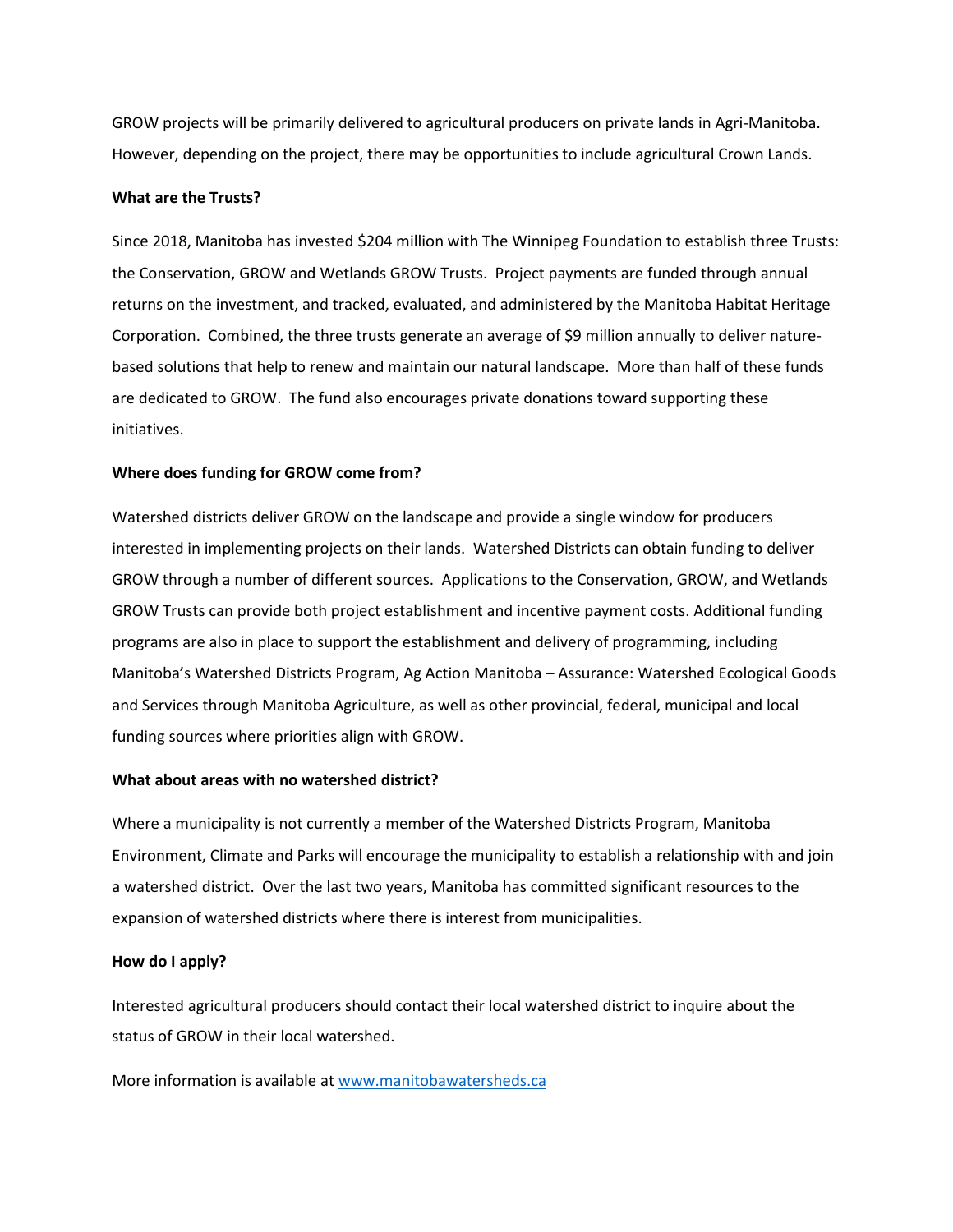### **Why can't I apply directly to the Trusts?**

Watershed districts deliver GROW and provide a single window for producers interested in implementing projects on their lands. Watershed districts apply directly to the Conservation. GROW or GROW Wetlands Trusts and other related programs for implementing projects outlined in their watershed management plans. Landowners can contact their local watershed district if they are interested in programming offered under GROW.

## **How does GROW differ from other incentive programs in Manitoba?**

Building on the success of Manitoba's Watershed Districts Program and other historical models for delivering watershed-based incentive programming in Manitoba, projects developed under GROW will be subject to provincial parameters and guidelines. This may include an agreement or contract with an eligible producer for a specified term that could be supported with a one-time payment, ongoing annual incentive payments, or a combination of both. GROW delivery will also reflect provincial priorities outlined in Manitoba's Climate and Green Plan.

## **What types of projects qualify under GROW?**

Local GROW committees establish local priorities and target areas based on watershed management plans, and support projects that meet provincial priority outcomes (improved watershed resilience to the impacts of a changing climate and improved water quality). Project co-benefits related to on-farm water management, sustainable agricultural production, biodiversity and habitat, and carbon sequestration and storage will also be considered. While each local GROW program is unique to meet local needs, projects can include:

- water retention
- wetland conservation, restoration or enhancement
- riparian area management
- buffer establishment shelterbelts and multi-species buffer strips
- upland area conservation, restoration, or enhancement e.g., woodlot management, grassland conservation
- innovative approaches other projects that propose or develop innovative ideas to conserving or enhancing EG&S in Manitoba will also be considered (for example soil health improvements)

### **How does the Environmental Farm Plan fit with GROW?**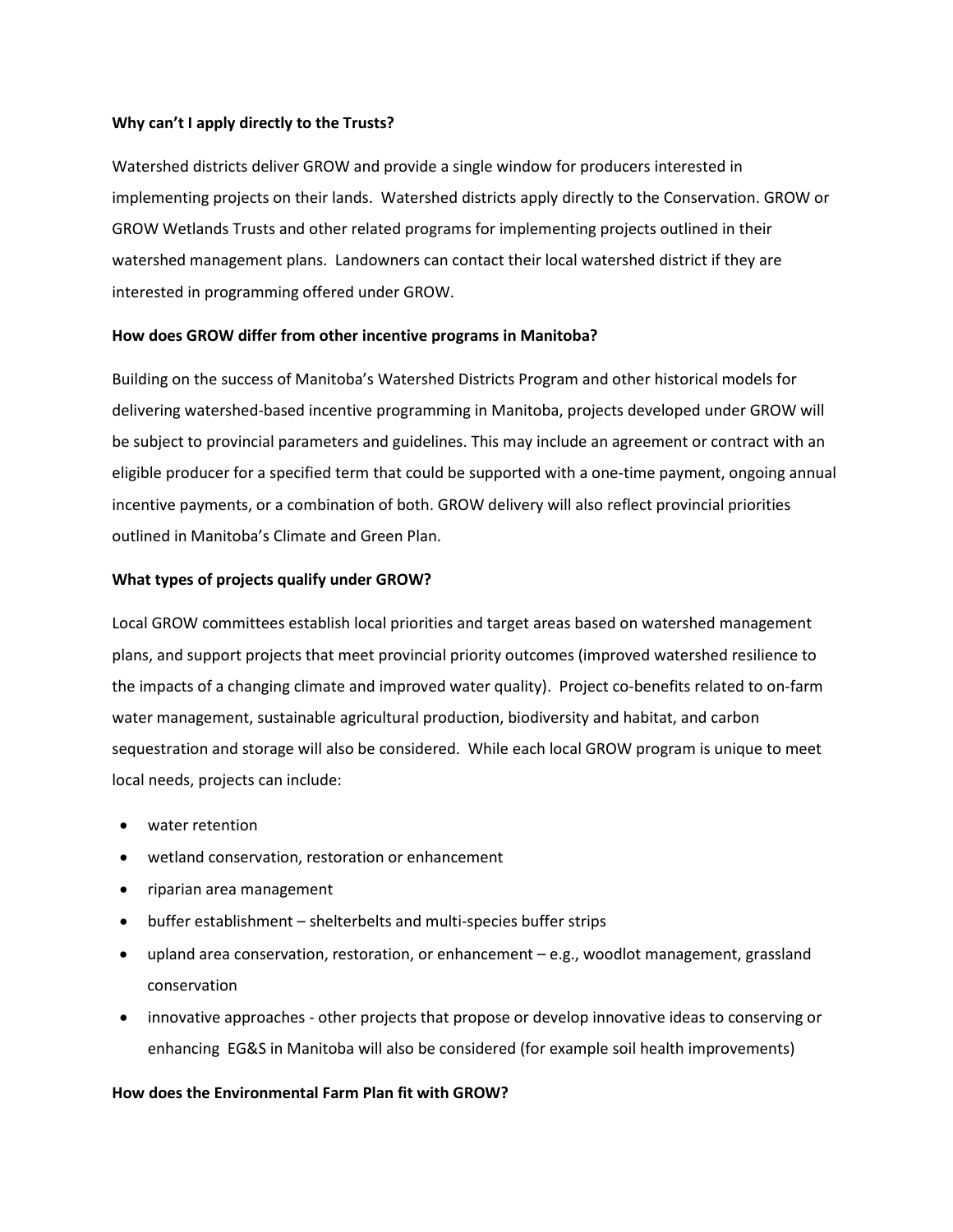The Environmental Farm Plan (EFP) is a voluntary, confidential, self-assessment of a producer's own farm or ranch that assists farm managers in identifying agri-environmental assets and risks to develop an action plan to address the identified risks. EFPs began in Manitoba in 2004 and continue to be a high priority for federal and provincial governments.

By implementing an EFP, producers are able to:

- improve air, water and soil quality
- conserve biodiversity on Manitoba farmland
- contribute to environmental protection and conservation
- increase public trust and make Manitoba-grown commodities more marketable to environmentally-conscious consumers around the world
- demonstrate due diligence by identifying environmental assets and risks on their farm and implementing actions to reduce those risks

GROW is aligned with the principles of Environmental Farm Plan (EFP) Program and participating producers should have an Environmental Farm Plan. For more information on the Environmental Farm Plan program, please contact Manitoba Agriculture at 1-844-769-6224.

# **My area is currently suffering from the impacts of ongoing drought. What does GROW do to address this?**

While each local GROW program is expected to be unique to meet local needs, potential projects aimed to alleviate impacts of ongoing drought include:

- water retention
- wetland conservation, restoration or enhancement
- riparian area management
- buffer establishment shelterbelts and multi-species buffer strips

Building climate change resilience in Manitoba watersheds is a priority for GROW. An additional activity called 'innovative approaches' could also be used to further address drought resiliency in watersheds where project activities differ from the suite of programming listed above.

## **What is the connection between GROW and the recent changes to provincial drainage regulations?**

Regulatory provisions allow for the drainage of Class 1 and 2 wetlands (temporary and ephemeral) through a new streamlined registration approach to authorizations, providing other registration